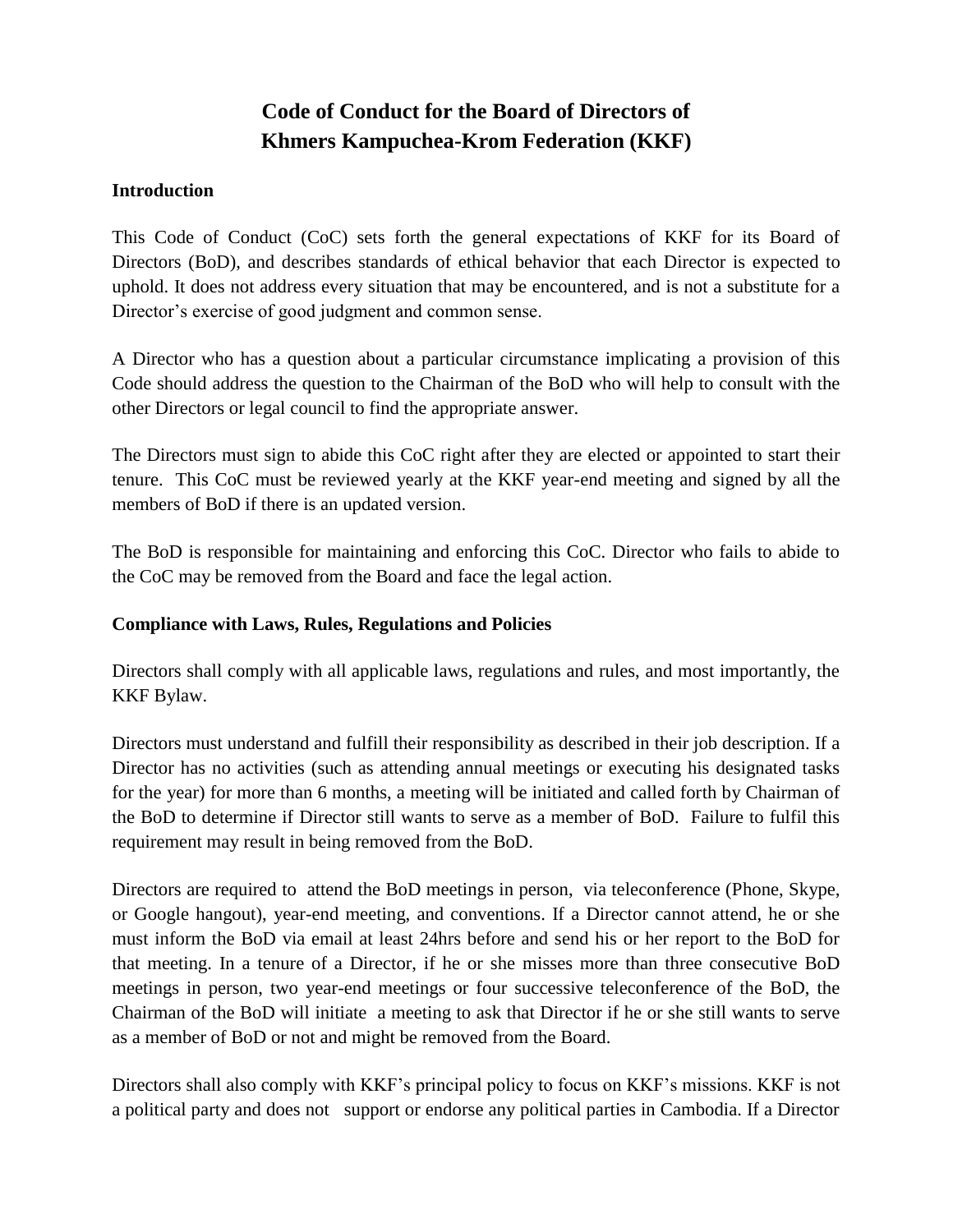decides to support or take a position in Cambodian government or any political party, he or she must resign and removed by BoD a day before joining. Director must avoid:

- Lobbying secretly to get a position in Cambodian Government;
- Making media statements in support of any political parties in Cambodia;
- Making statements to criticize or attack any political leaders in Cambodia unless it relates to the of human rights abuses of the Khmer-Krom people in Cambodia;
- Contacting secretly with the political leaders in Cambodia without get approval from BoD and
- Attending propaganda meetings of any political parties in Cambodia without approval from the BoD. If BoD does not agree to attend and he or she still decide to go for any reasons, then he or she must resign from the position and approved by BoD a day before attending.

## **Conflicts of Interest**

Directors must immediately disclose to the Chairman of the BoD any situation that involves, or may reasonably be expected to involve, a conflict of interest. While this Code does not attempt to describe all possible conflicts of interest that could arise, the following are some of the conflicts of interest that Directors must avoid:

- Allowing his or her immediate family (parents, parents' in-law, siblings, and siblings' inlaw) to receive an improper personal benefit (such as: get position in KKF without going through KKF's voting policies, receiving loans or accepting gifts/cashes from other members or other organizations) as a result of their position as a Director of KKF;
- Receiving loans or guarantees of obligations as a result of one's position as a Director;
- Accepting bribes or any other improper payments for services relating to the conduct of business of the KKF and
- Accepting or having a member of a Director's immediate family accept, a gift from persons or entities that deal with the KKF, in cases where the gift, considered in light of the totality of the circumstances, would reasonably be expected to influence the Director's actions as a member of the Board.

## **Use of Authority**

Directors must abide with their job description as stated in the current KKF Bylaw. Any violations of power by Directors should be reported to the Chairman of BoD. While this Code does not attempt to describe all possible abuses of authority that could arise, the following are some of the abuses of authority that Directors must avoid:

- Interfering with other Directors' activities without permission from BoD;
- Allowing his or her spouse to interfere with KKF activities or decision makings because he or she is the spouse of a Director;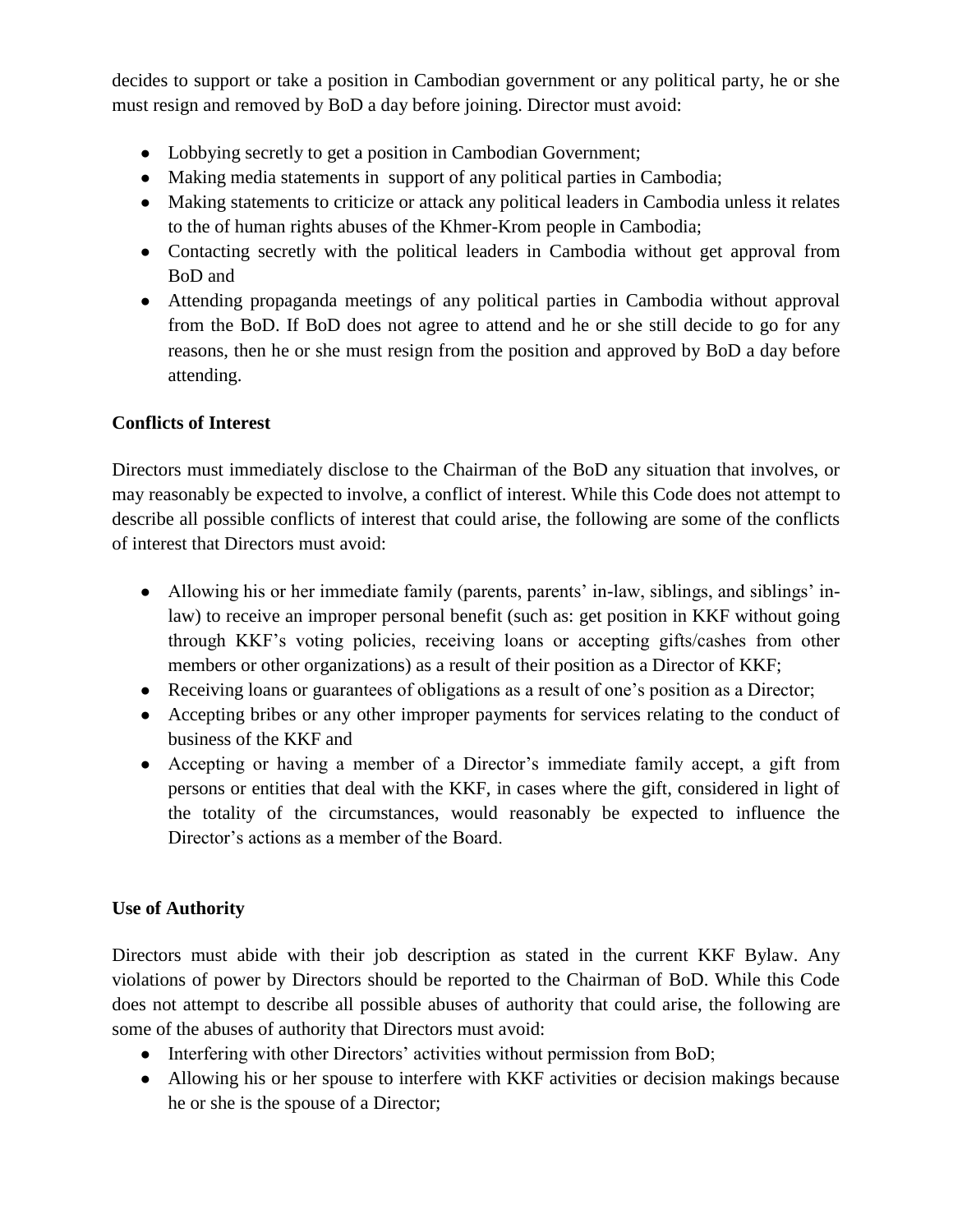- Contacting local chapters asking for money to do activities not approved by the BoD;
- Making decision on the activities not related to his or her job description;
- Taking advantages on members for personal gain or benefits;
- Interfering with any decision makings of the leaders in the local chapters;
- Nominating a member to a position without voting or consulting with the members in that local chapter;
- Creating conflicts among the members in the local chapters; and
- Recruiting other Directors as means to lobby against other Directors for personal gain.

#### **Confidentiality**

Directors must maintain the highest standards of confidentiality regarding information obtained directly or indirectly through their involvement with KKF. This includes information about volunteers, Board members, funders, donors, member organizations, partners, employees, contractors, and job applicants. Directors must also avoid:

- Allowing his or her spouse to read confidential information, such as email or confidential documents reserved only for BoD;
- Sharing with his or her spouse or immediate family members confidential information about KKF activities that are intended only for the BoD;
- Allowing his or her spouse to listen in to the teleconference of the member of BoD;
- Inadvertent disclose confidential information through casual or public discussion, which may be overheard or misinterpreted.

#### **Representing for BoD and KKF Organization**

Directors shall have responsibility to protect the prestige of the members of Board and the reputation of KKF. Misrepresenting the BoD and KKF Organization might lead to the reputational damages and face other legal actions. Directors must also avoid:

- Visiting local chapters or other organizations without informing or seeking permission prior from BoD;
- Representing for BoD or KKF Organization to participate in activities, such as: demonstrations, meetings, conferences, or fundraising events, without permission from the BoD;
- Traveling to other countries, such as Cambodia or Kampuchea-Krom without permission from BoD. If the traveling includes a personal vacation, when coming back, should inform BoD about what have observed and lesson learned from the trip and
- Having interview with media without discussions or permission from BoD;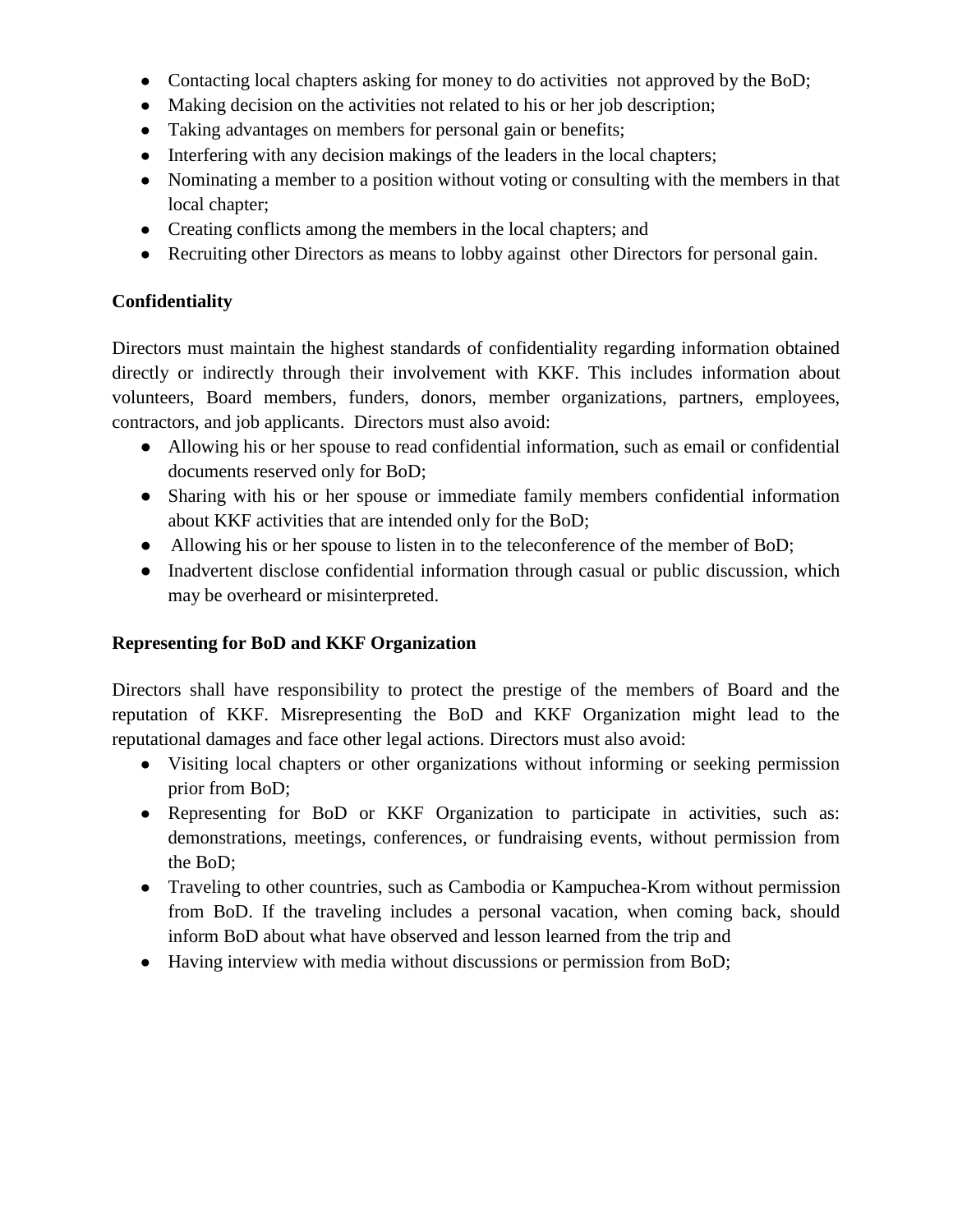#### **Reporting of Violations**

Directors should communicate any suspected violations of this Code promptly to the Chairman of BoD through an email or formal letter. Within the seven days of the reported violation, the Chairman will investigate and seek help as needed from other BoD to determine the appropriate action such as: first warning.

If the violation is not resolved within the designated time frame, the report will be submitted to all the BoD except the Director(s) under investigation and or also mentioned that the Chairman did not take any action or have a reasonable explanations. If the violation is confirmed, the Director who violated the Code would be given a written warning and the Chairman would also get the warning for cover up the violations of the Code.

If a Director gets more than two written warnings officially from the BoD in his or her tenure, then he or she will be removed from the Board.

#### **Waiver**

Waivers of a provision of this Code can only be made by the BoD, and shall be granted only in very exceptional circumstances. The KKF shall disclose any such waiver and the reasons for it, in accordance with legal and regulatory requirements. A Director who becomes aware of a circumstance that may require a waiver shall promptly bring the circumstance to the attention of the BoD.